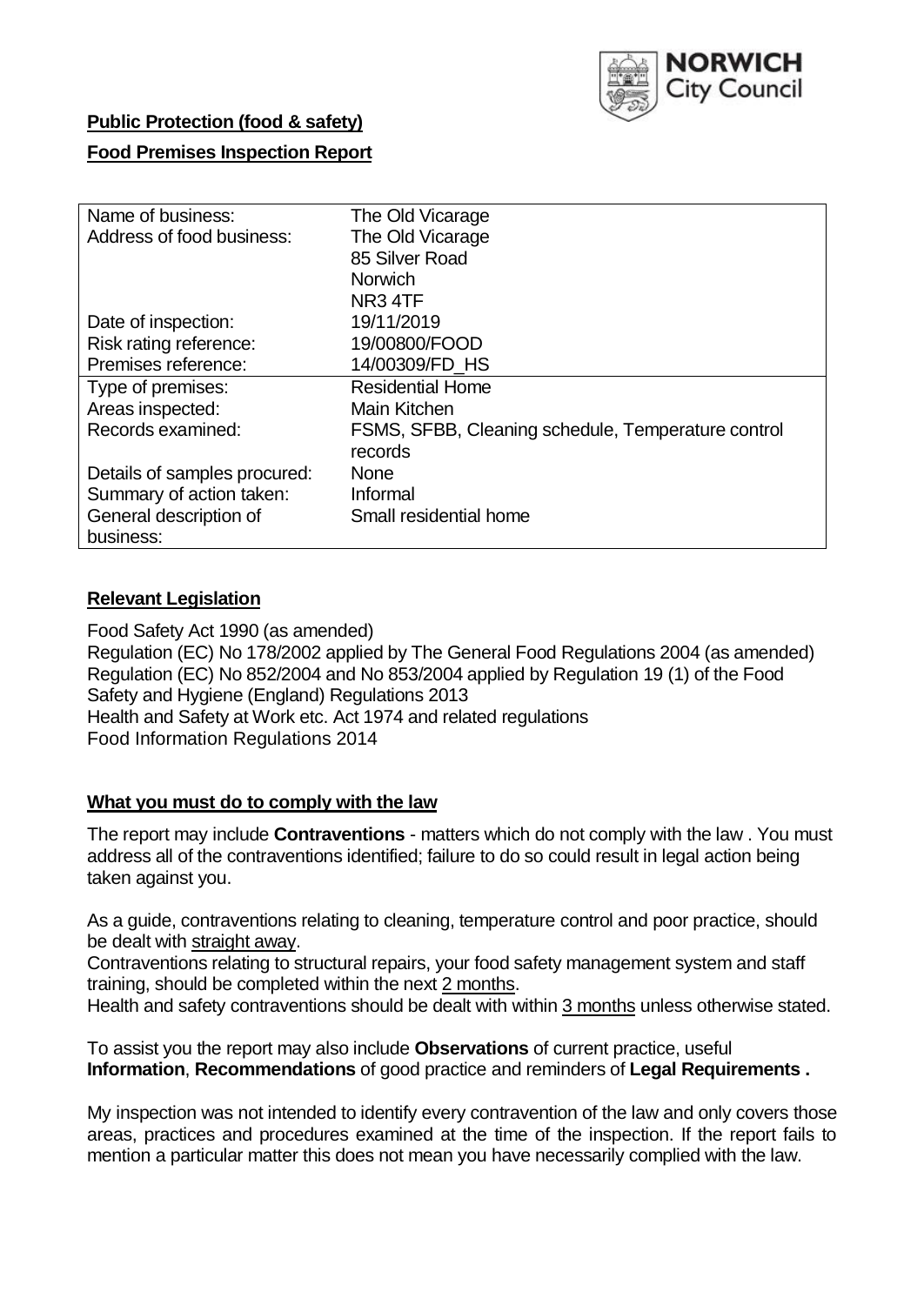# **FOOD SAFETY**

# **How we calculate your Food Hygiene Rating:**

The food safety section has been divided into the three areas which you are scored against for the hygiene rating: 1. food hygiene and safety procedures, 2. structural requirements and 3. confidence in management/control procedures. Each section begins with a summary of what was observed and the score you have been given. Details of how these scores combine to produce your overall food hygiene rating are shown in the table.

| <b>Compliance Area</b>                     |          |    |           | <b>You Score</b> |                |    |           |    |                |  |  |
|--------------------------------------------|----------|----|-----------|------------------|----------------|----|-----------|----|----------------|--|--|
| Food Hygiene and Safety                    |          |    |           | $\overline{0}$   | 5              | 10 | 15        | 20 | 25             |  |  |
| <b>Structure and Cleaning</b>              |          |    |           | $\Omega$         | 5              | 10 | 15        | 20 | 25             |  |  |
| Confidence in management & control systems |          |    |           | $\Omega$         | 5              | 10 | 15        | 20 | 30             |  |  |
|                                            |          |    |           |                  |                |    |           |    |                |  |  |
| <b>Your Total score</b>                    | $0 - 15$ | 20 | $25 - 30$ |                  | $35 - 40$      |    | $45 - 50$ |    | > 50           |  |  |
| <b>Your Worst score</b>                    | 5        | 10 | 10        |                  | 15             |    | 20        |    |                |  |  |
|                                            |          |    |           |                  |                |    |           |    |                |  |  |
| <b>Your Rating is</b>                      | 5        |    |           | 3                | $\overline{2}$ |    |           |    | $\overline{0}$ |  |  |

Your Food Hygiene Rating is 4 - a good standard



# **1. Food Hygiene and Safety**

Food hygiene standards are high. You demonstrated a very good standard of compliance with legal requirements. You have safe food handling practices and procedures and all the necessary control measures to prevent cross-contamination are in place. Some minor contraventions require your attention. **(Score 5)**

# Contamination risks

**Contravention** The following exposed food to the general risk of cross-contamination with bacteria or allergens or its physical contamination with dirt, foreign objects or chemicals:

- probe casing dirty
- packaged raw meat and eggs stored badly in chiller. Stored above and next to ready to eat foods.
- Kitchen regularly used by others than food handlers, and no designated cook.

**Legal Requirement** At all stages of production, processing and distribution, food must be protected from any contamination likely to render it unfit for human consumption, injurious to health or contaminated in such a way that it would be unreasonable to expect it to be consumed in that state.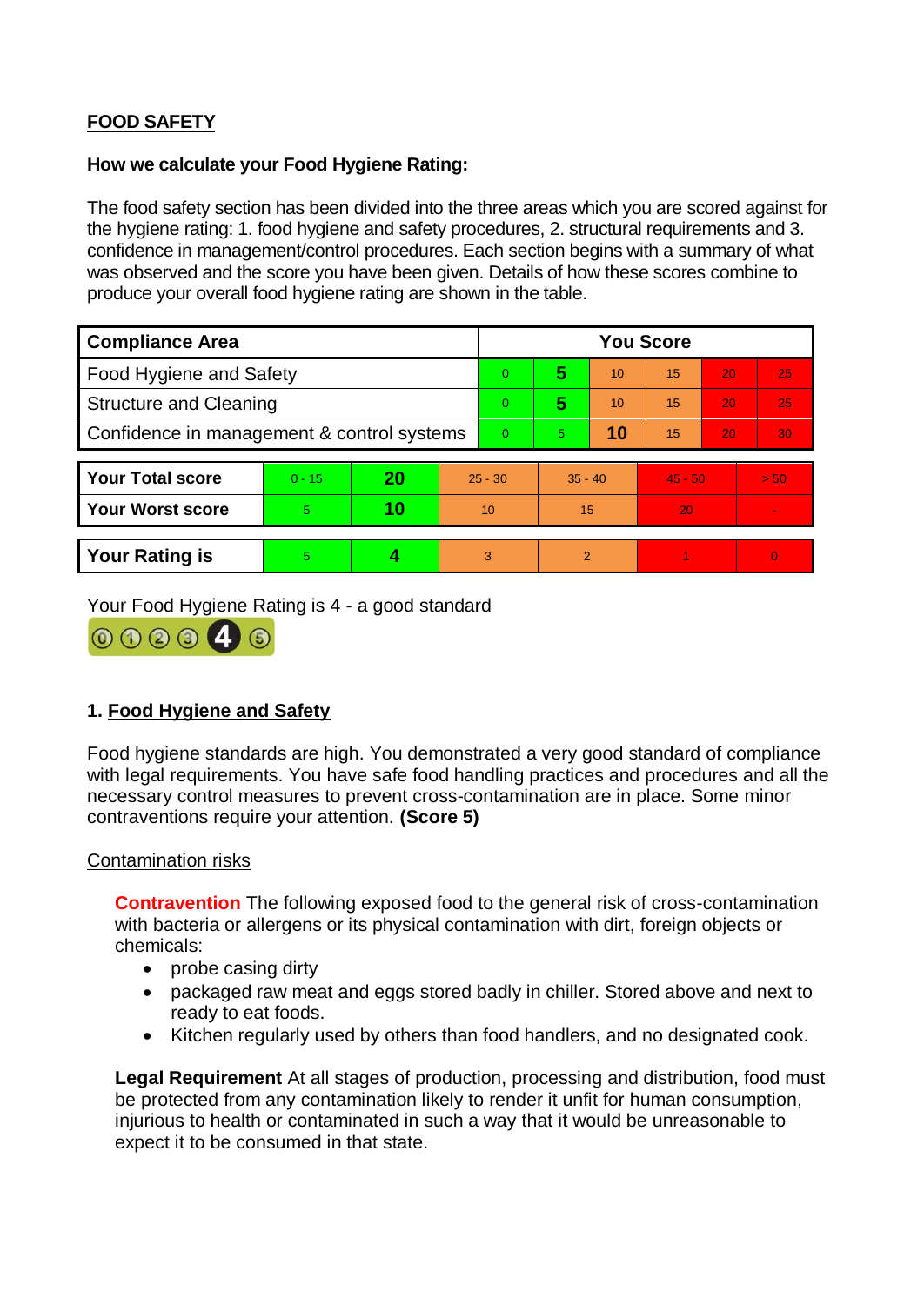**Guidance** The FSA (visit www.food.gov.uk for more information) has issued new guidance on controlling E.coli 0157 through:

- \* the complete separation of raw and ready-to-eat food
- \* the correct use of wash-hand basins and thorough hand washing

\* having dedicated equipment (including complex equipment) for raw and ready-to-eat foods

- \* through 2-stage cleaning and the correct use of sanitiser
- \* and by controlling the risks posed by soily vegetables.

Please ensure you are aware of this, and take necessary action.

**Observation** Raw meat is handled first.

#### Hand-washing

**Recommendation** After washing hands food handlers should turn the taps off using paper towel to prevent them from re contaminating their hands

**Observation** I was pleased to see hand washing was well managed.

### Personal Hygiene

**Legal Requirement** All persons in food handling areas must wear suitable, clean, and where appropriate protective clothing.

**Guidance** Regular hand washing is important for personal cleanliness. Remind all food handlers of the need to wash their hands before starting or returning to work, and specifically:

- \* After using the toilet;
- \* After handling rubbish;
- \* After smoking;
- \* After taking a break;
- \* After handling raw food

**Recommendation** To further improve personal hygiene I suggest:

• a long sleeved coat and hat be worn by care staff when preparing food. Plastic aprons are worn, but I am not convinced that short sleeves are always worn beneath.

# Temperature Control

**Guidance** Where unsatisfactory temperatures are observed checks then should be made with a probe thermometer to see the actual temperature of the interior of the food.

**Recommendation** You can place a food mimic in your fridges. These can be probed to get a more realistic idea of the actual temperature of the foods in the fridge (some businesses use a lemon/ block of lard)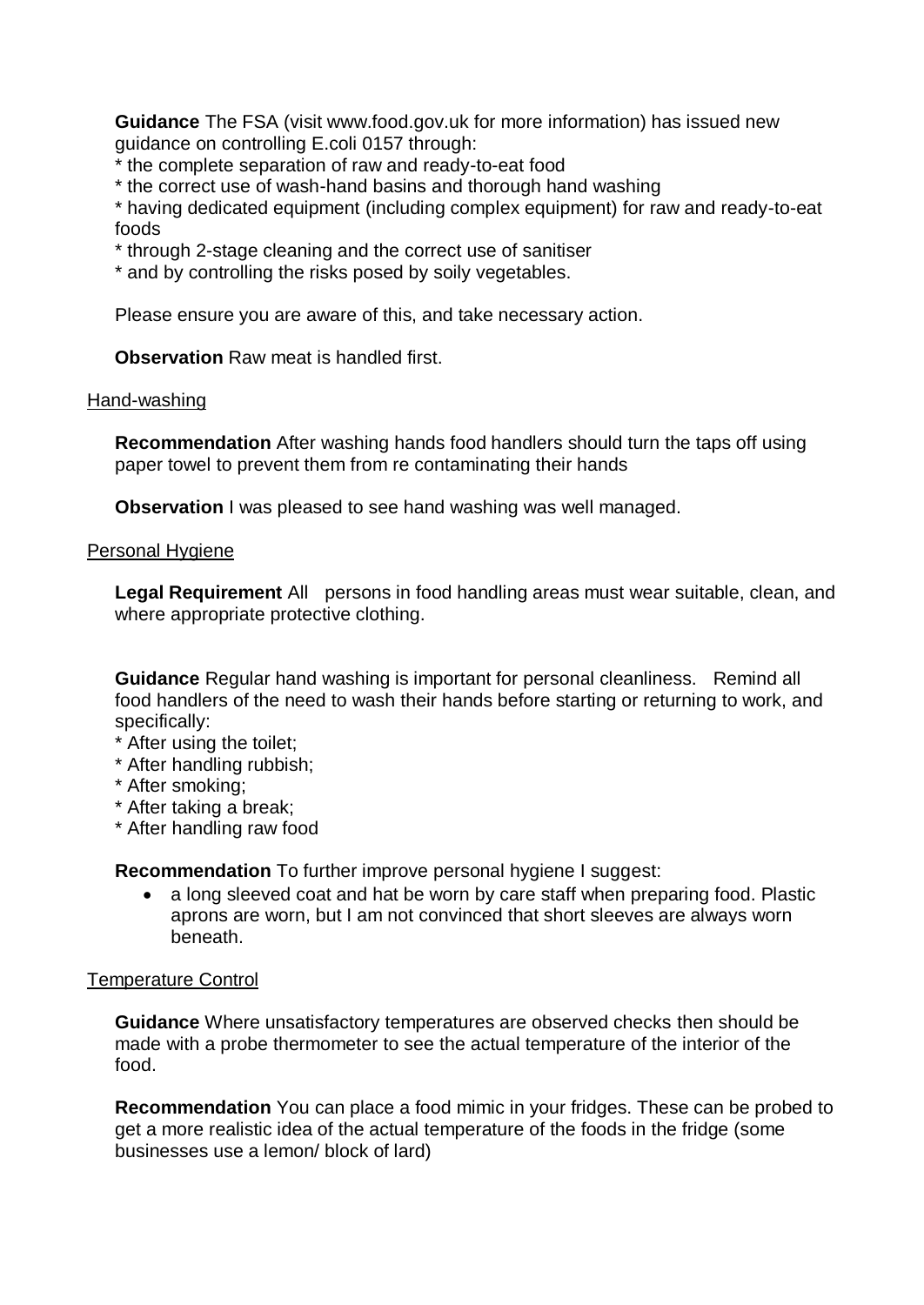**Recommendation** Get some fridge thermometers. If you do not calibrate your probe, it is recommended you do this monthly using melting ice and boiling water, and record this.

**Observation** I was pleased to see you were able to limit bacterial growth and/or survival by applying appropriate temperature controls at points critical to food safety and that you were monitoring temperatures.

Meals are prepared fresh daily. No food is reheated. You have a probe thermometer and monitor and record temperatures.

### Unfit food

**Information** High risk items bear a use by date. You must not sell, use or intend to sell such items and should ensure you have checks in place to remove these from use.

**Recommendation** You should have a system to identify when open or prepared foods need to be used by or discarded, to ensure the food is fit for consumption. I recommend you apply labels which give a date that is 2 days after the day of production e.g. if food is opened on Monday it should be used by the end of Wednesday (an exception is rice which should not be kept longer than 24 hours)

**Guidance** It is permitted to sell food after its BEST BEFORE date, but becomes an offence if it is not of the nature, substance or quality demanded by the consumer. You must check the food and make sure your customers are aware that it is past the BEST BEFORE date.

# **2. Structure and Cleaning**

The structure facilities and standard of cleaning and maintenance are all of a good standard and only minor repairs and/or improvements are required. Pest control and waste disposal provisions are adequate. The minor contraventions require your attention. **(Score 5)**

# Cleaning of Structure

**Contravention** The following items could not be effectively cleaned and must be covered or made non-absorbent:

- worn work top
- worn wall paint
- hole in wall plaster

I understand that the Kitchen might be refurbished to a commercial standard next year.

# Cleaning of Equipment and Food Contact Surfaces

**Observation** You had dedicated equipment for the preparation of raw and ready-to-eat foods.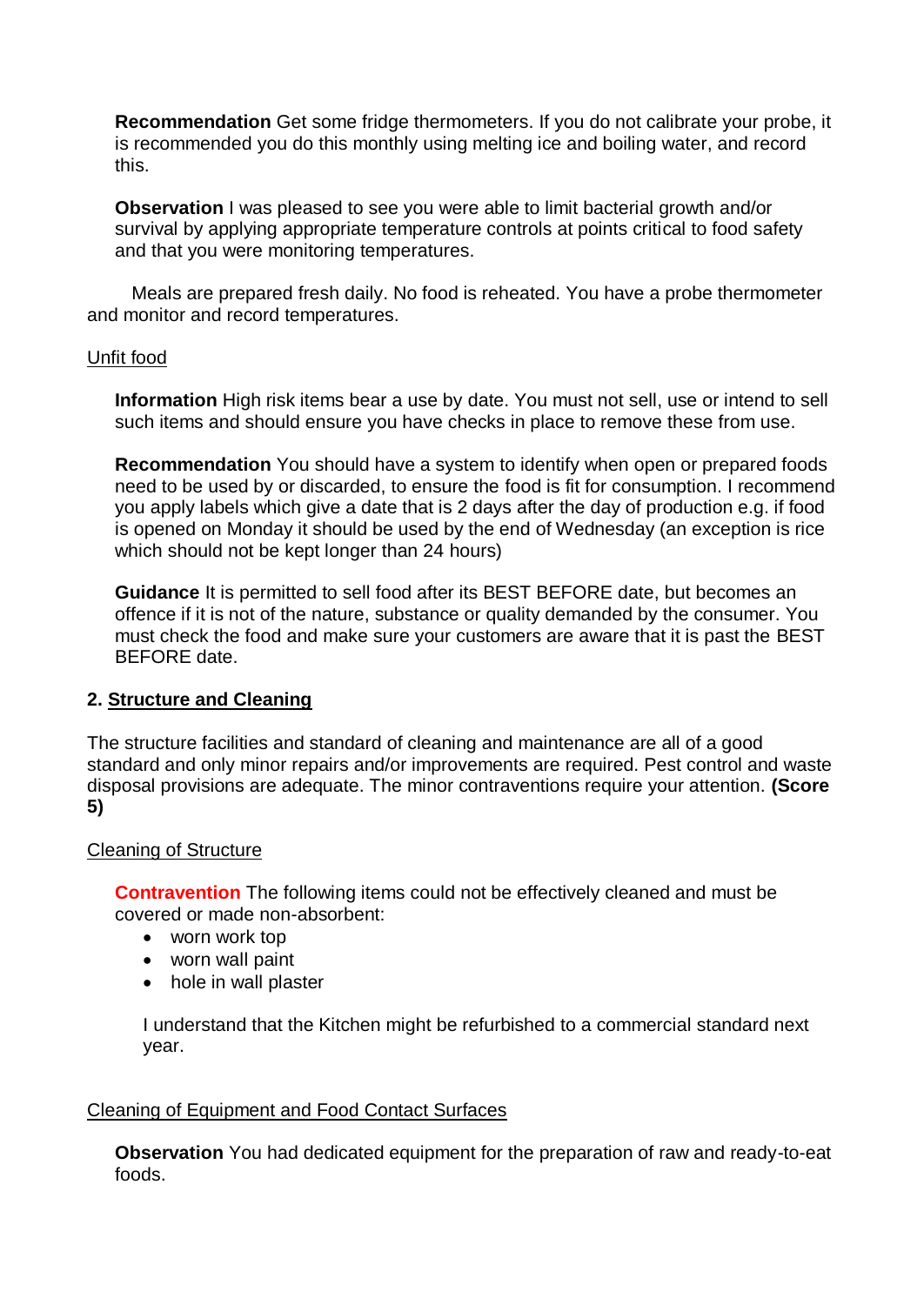# Cleaning Chemicals / Materials / Equipment and Methods

**Information** You must ensure that the sanitisers you use are effective against bacteria. Ensure hat they meet the following standards BS EN 1276:1997 and 13697:2001.

**Guidance** Even when using a surface sanitiser you should be following the 'two-stage' cleaning method. Apply the sanitiser once to remove visible dirt and food debris and then a second time to ensure effective disinfection. Make sure you follow the correct contact time for the product.

**Observation** I was pleased to see that the premises was kept clean and that your cleaning materials, methods and equipment were able to minimise the spread of harmful bacteria between surfaces.

### **Maintenance**

**Contravention** The following had not been suitably maintained and must be repaired or replaced:

- worn and / or peeling paint to walls
- hole in wall
- worn work top

### Facilities and Structural provision

**Observation** I was pleased to see the premises had been well maintained and that adequate facilities had been provided. You have a dishwasher.

# Pest Control

**Observation** I was pleased to see that the premises was proofed against the entry of pests and that pest control procedures were in place. I was informed you have a contract but this was not seen.

# **3. Confidence in Management**

There are generally satisfactory food safety controls in place although there is evidence of some non-compliance with the law. The contraventions require your attention; although not critical to food safety they may become so if not addressed. **(Score 10)**

#### Type of Food Safety Management System Required

**Contravention** Your documented Food Safety Management System was muddled. It appeared to be a combination of the Safer food Better Business and also various monitoring Swanton Care forms. Following a later telephone conversation with you, you confirmed that there is a Swanton Care Food Safety Manual kept on the intranet.

As you have a Company document you should ensure this is implemented, and that relevant staff who prepare food are aware of this document. If your Company no longer wish you to use this you could switch entirely to SFBB.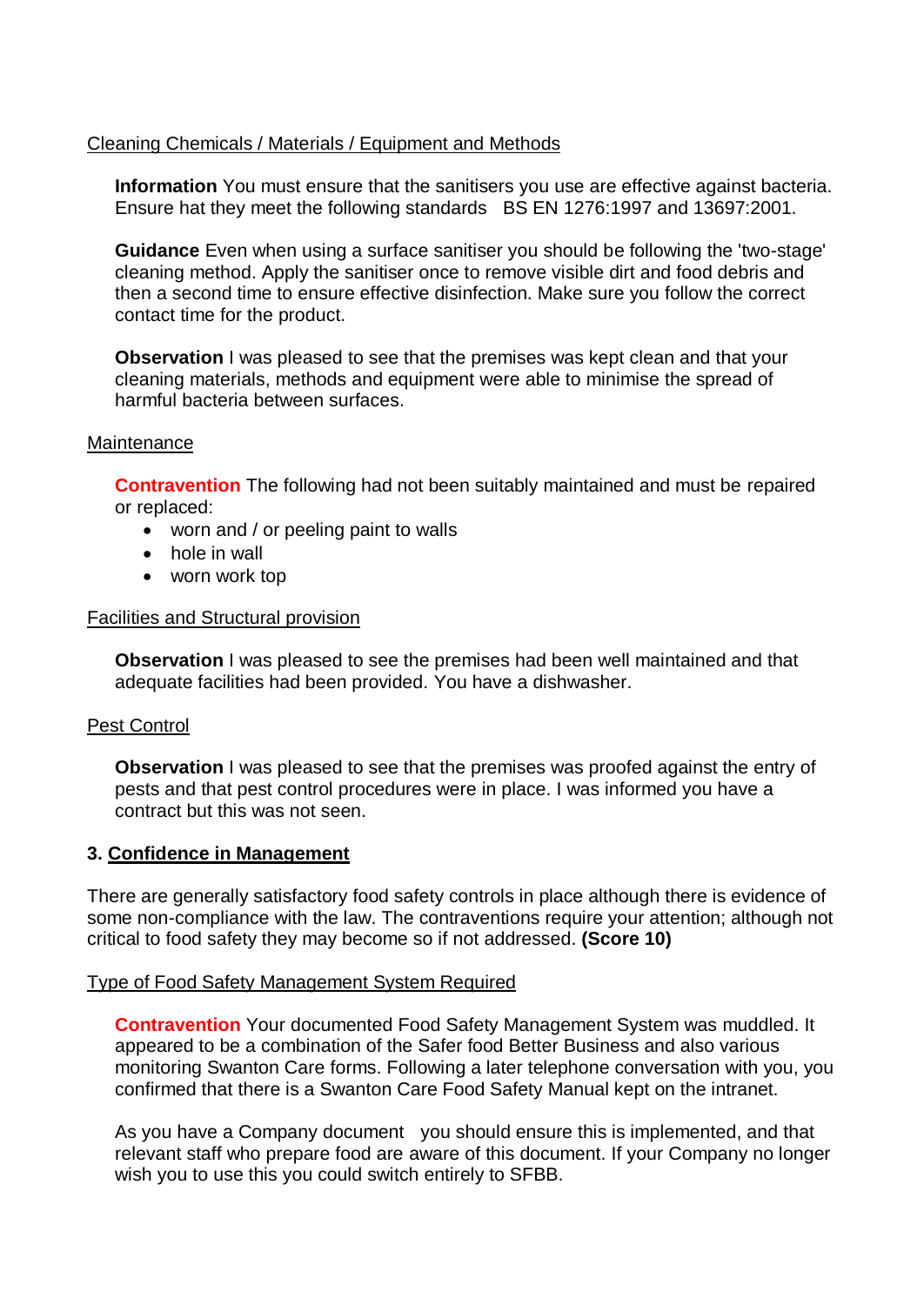Some of the Swanton monitoring documents were quite detailed for what you do, and were therefore being inadequately completed, such as the cook temperature visit. If you have company documents these should be completed.

### Food Hazard Identification and Control

**Contravention** The following pre-requisites have not been met and this means that your food safety management system will be ineffective:

• maintenance is poor

**Contravention** The control methods you have put in place at the following critical control points are not sufficient:

• cross contamination

#### **Traceability**

**Observation** Your records were such that food could easily be traced back to its supplier.

#### Waste Food and other Refuse

**Observation** You had measures in place to dispose of waste food appropriately and were employing the services of an approved waste contractor.

#### **Training**

**Legal Requirement** Food business operators must ensure that food handlers are supervised and instructed and/or trained in food hygiene matters to an appropriate level for the work they do.

**Information** You can obtain a list of the training courses we provide on our website www.norwich.gov.uk

**Observation** I was pleased to see that food handlers had been trained to an appropriate level and evidence of their training was made available.

#### Infection Control / Sickness / Exclusion Policy

**Observation** Policies were in place to prevent any infected food handler from contaminating food.

#### Allergens

**Contravention** You are failing to manage allergens properly:

 You have not identified the allergens present in the food you prepare. Although you have a closed client group and are aware of allergies, you should still undertake a formal assessment of allergens. This should be straightforward as